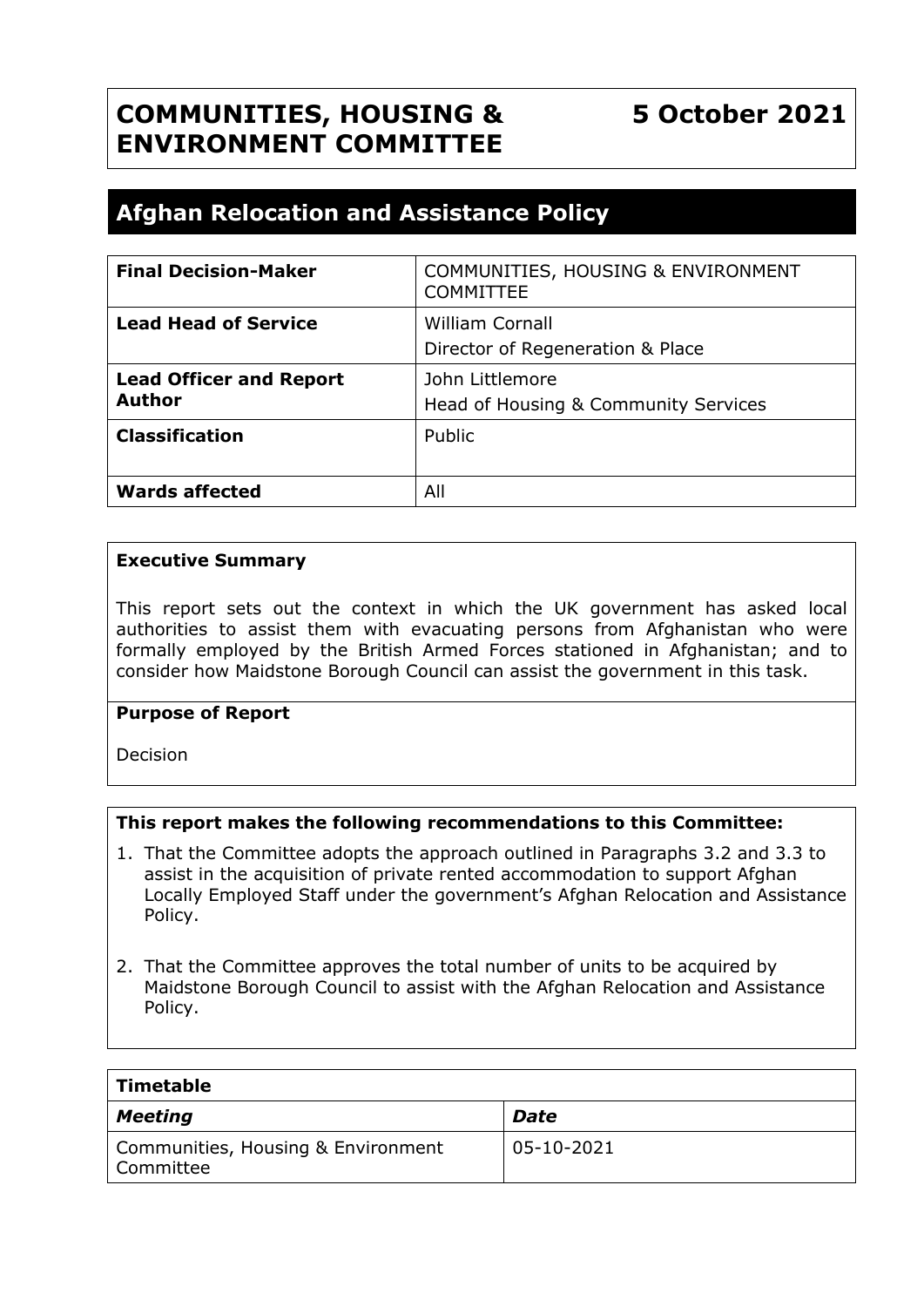# **Afghan Relocation and Assistance Policy**

## **1. CROSS-CUTTING ISSUES AND IMPLICATIONS**

| <b>Issue</b>                                       | <b>Implications</b>                                                                                                                                                                                                                                                                                                                                                                                                                                                           | Sign-off                                             |
|----------------------------------------------------|-------------------------------------------------------------------------------------------------------------------------------------------------------------------------------------------------------------------------------------------------------------------------------------------------------------------------------------------------------------------------------------------------------------------------------------------------------------------------------|------------------------------------------------------|
| Impact on<br><b>Corporate</b><br><b>Priorities</b> | The four Strategic Plan objectives are:<br><b>Embracing Growth and Enabling</b><br>$\bullet$<br>Infrastructure<br>Safe, Clean and Green<br>$\bullet$<br><b>Homes and Communities</b><br>$\bullet$<br>A Thriving Place<br>$\bullet$<br>We do not expect the recommendations<br>$\bullet$<br>will by themselves materially affect<br>achievement of corporate priorities and<br>is a response to the humanitarian crisis<br>and request for assistance by the UK<br>government. | Head of<br>Housing &<br>Community<br><b>Services</b> |
| Cross<br><b>Cutting</b><br><b>Objectives</b>       | The four cross-cutting objectives are:<br>Heritage is Respected<br>$\bullet$<br>Health Inequalities are Addressed and<br>$\bullet$<br>Reduced<br>Deprivation and Social Mobility is<br>$\bullet$<br>Improved<br><b>Biodiversity and Environmental</b><br>Sustainability is respected                                                                                                                                                                                          | Head of<br>Housing &<br>Community<br><b>Services</b> |
| <b>Risk</b><br>Management                          | Already covered in the risk section of<br>the report.                                                                                                                                                                                                                                                                                                                                                                                                                         | Head of<br>Housing &<br>Community<br>Services        |
| <b>Financial</b>                                   | The proposals set out in the<br>$\bullet$<br>recommendation are all within already<br>approved budgetary headings and so<br>need no new funding for<br>implementation.                                                                                                                                                                                                                                                                                                        | Section 151<br>Officer &<br>Finance<br>Team          |
| <b>Staffing</b>                                    | We will deliver the recommendations<br>with our current staffing.                                                                                                                                                                                                                                                                                                                                                                                                             | Head of<br>Housing &<br>Community<br><b>Services</b> |
| Legal                                              | Acting on the recommendations is                                                                                                                                                                                                                                                                                                                                                                                                                                              | Legal Team                                           |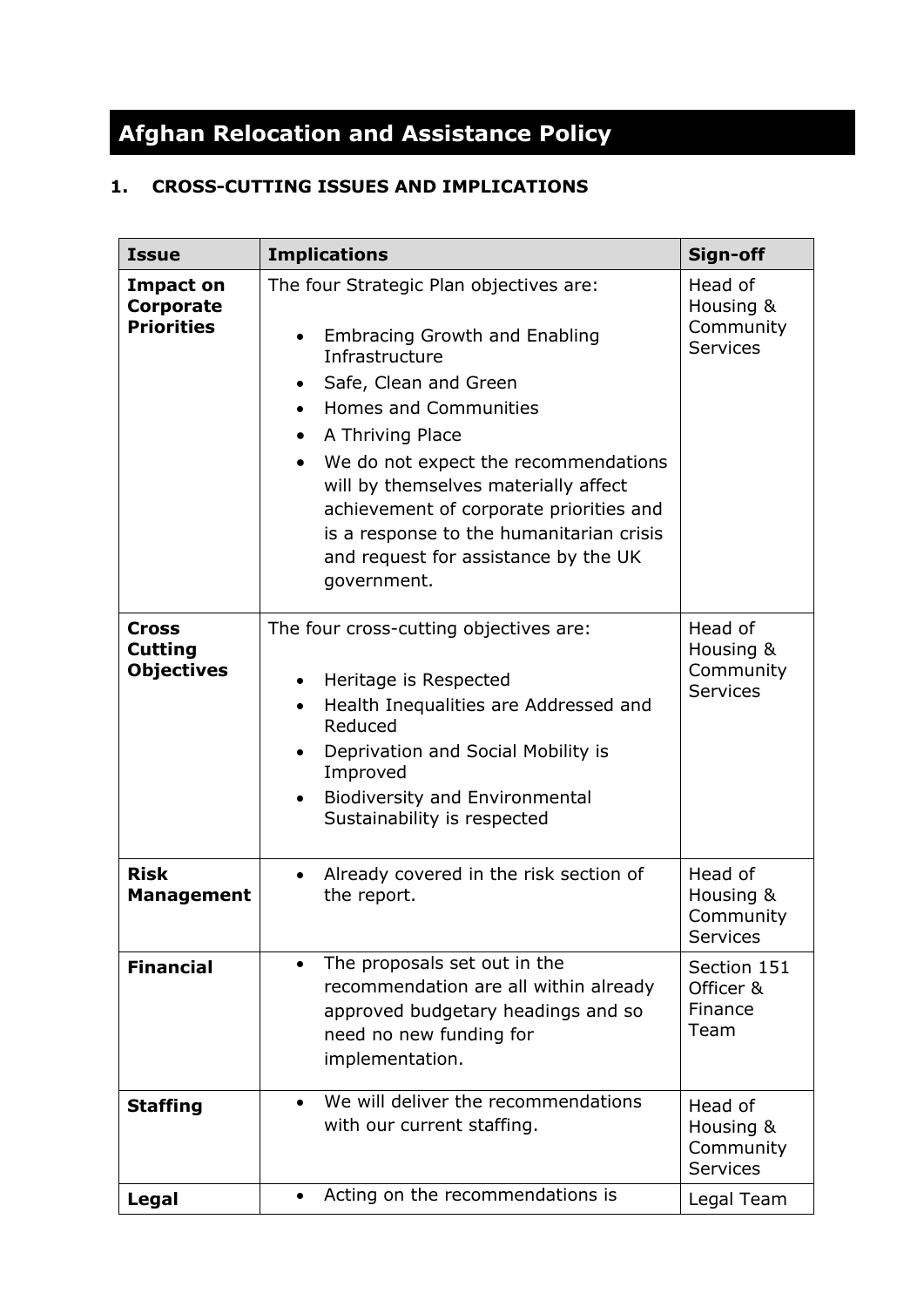|                                                        | within the Council's general powers of<br>well-being as set out Localism Act.                                                                                                    |                                                         |
|--------------------------------------------------------|----------------------------------------------------------------------------------------------------------------------------------------------------------------------------------|---------------------------------------------------------|
| <b>Privacy and</b><br><b>Data</b><br><b>Protection</b> | Accepting the recommendations will<br>$\bullet$<br>increase the volume of data held by the<br>Council. We will hold that data in line<br>with our retention schedules.           | Policy and<br>Information<br>Team                       |
| <b>Equalities</b>                                      | The recommendations do not propose a<br>$\bullet$<br>change in service therefore will not<br>require an equalities impact assessment                                             | Policy &<br>Information<br>Manager                      |
| <b>Public</b><br><b>Health</b>                         | We recognise that the<br>$\bullet$<br>recommendations will have a positive<br>impact on population health or that of<br>individuals.                                             | <b>Public Health</b><br>Officer                         |
| <b>Crime and</b><br><b>Disorder</b>                    | The recommendation will have a neutral<br>$\bullet$<br>impact on Crime and Disorder. The<br>Community Protection Team have been<br>consulted and mitigation has been<br>proposed | Head of<br>Housing &<br>Community<br><b>Services</b>    |
| <b>Procurement</b>                                     | Not applicable<br>$\bullet$                                                                                                                                                      | Head of<br>Housing &<br>Community<br><b>Services</b>    |
| <b>Biodiversity</b><br>and Climate<br><b>Change</b>    | The implications of this report on biodiversity<br>and climate change have been considered and<br>no direct implications have been sighted.                                      | <b>Biodiversity</b><br>and Climate<br>Change<br>Manager |

## **2. INTRODUCTION AND BACKGROUND**

- 2.1 Maidstone Borough Council has previously assisted the UK government when they have intervened in relieving humanitarian crisis. In late 2015 the Council agreed to assist with the Syrian Vulnerable Persons Scheme (VPS); and since 2016 to the present day has aided families under that initiative.
- 2.2 In a similar way, following the rapid collapse of the Afghanistan government in the face of the Taliban insurgency, the UK government initiated a response to assist those families who had close ties with the British Armed Forces during the previous 20 years. Under the Afghan Relocation and Assistance Policy (ARAP) the UK government has invited Afghan Locally Employed Staff (LES) to the UK in order to provide a safe haven for those now at risk. The government estimates this is around 3,000 people or 600 households.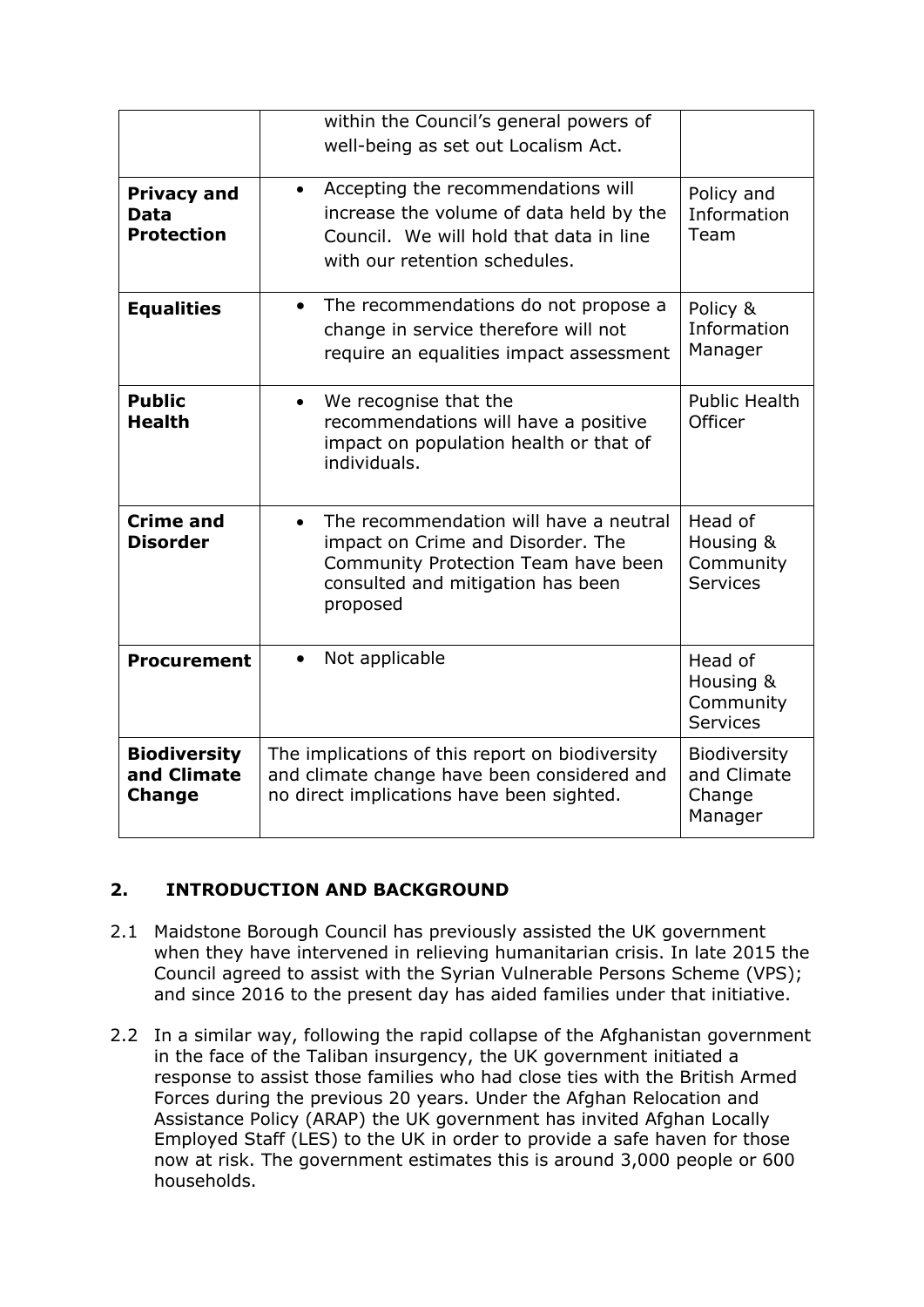- 2.3 The Home Office provides a funding package to resource local authorities to assist with the resettlement of Afghan LES and their families. This funding also helps with the delivery of support for families to enable integration; including support to obtain employment, welfare benefits, access to health, education and other local services. In two tier areas such as Kent, this financial support is administered and paid directly to Kent County Council. KCC in turn works with the district councils to identify suitable housing and commissions the support service from third party organisations.
- 2.4 The current initiative differs from the Syrian VPS in a number of ways. The Afghan LES are not coming to the UK having been processed through a United Nations Refugee Camp and therefore their status is not technically that of a refugee. This means that whilst they have been invited into the UK by the UK government, their immigration status is not as straight forward. The government has confirmed that Afghan LES will be given a visa that entitles the holder to 5 years leave to enter the UK and after that period to be able to apply for indefinite leave to remain.
- 2.5 Applicants under the Afghan LES scheme will have access to public services and will be eligible for benefits after they satisfy the Habitual Residency Test (set by the Department of Work and Pensions). As this can take up to 3 months or longer, the applicants will be supported by the local authority in the intervening period. This inability to satisfy the Habitual Residence Test also affects a person's ability to access the Council's Housing Register and to make an application under the homelessness legislation.
- 2.6 As a result, we are seeking to assist the Afghan LES by securing accommodation in the private rented sector (PRS), utilising the support that is available through the ARAP.
- 2.7 Two issues make the provision of accommodation challenging. Firstly, the period that the support payments will operate for is limited and for a shorter period than the Syrian VPS. The support element lasts for up to 12 months, or until the applicant is in suitable employment or receipt of benefits. This means that we have to acquire accommodation within the Local Housing Allowance (LHA) ceiling, as at the point when the Afghan LES becomes eligible for benefits their rental element will be capped at the LHA maximum.
- 2.8 This aspect may not be immediately attractive to private landlords and draw them to participating in the scheme, as the gap between market rents and the LHA is significant and is a barrier to a proportion of our existing residents from obtaining private rented accommodation.
- 2.9 With the imminent arrival of large numbers of Afghan LES, the UK government has moved to secure hotels as an interim step and has provided additional grant for the first 4 months of each tenancy to help with meeting the difference between the market rent and the LHA allowance. This may help in securing private rented accommodation for the first 6 months but it remains to be seen how sustainable this approach will be as the families integrate into society and move off the support funding.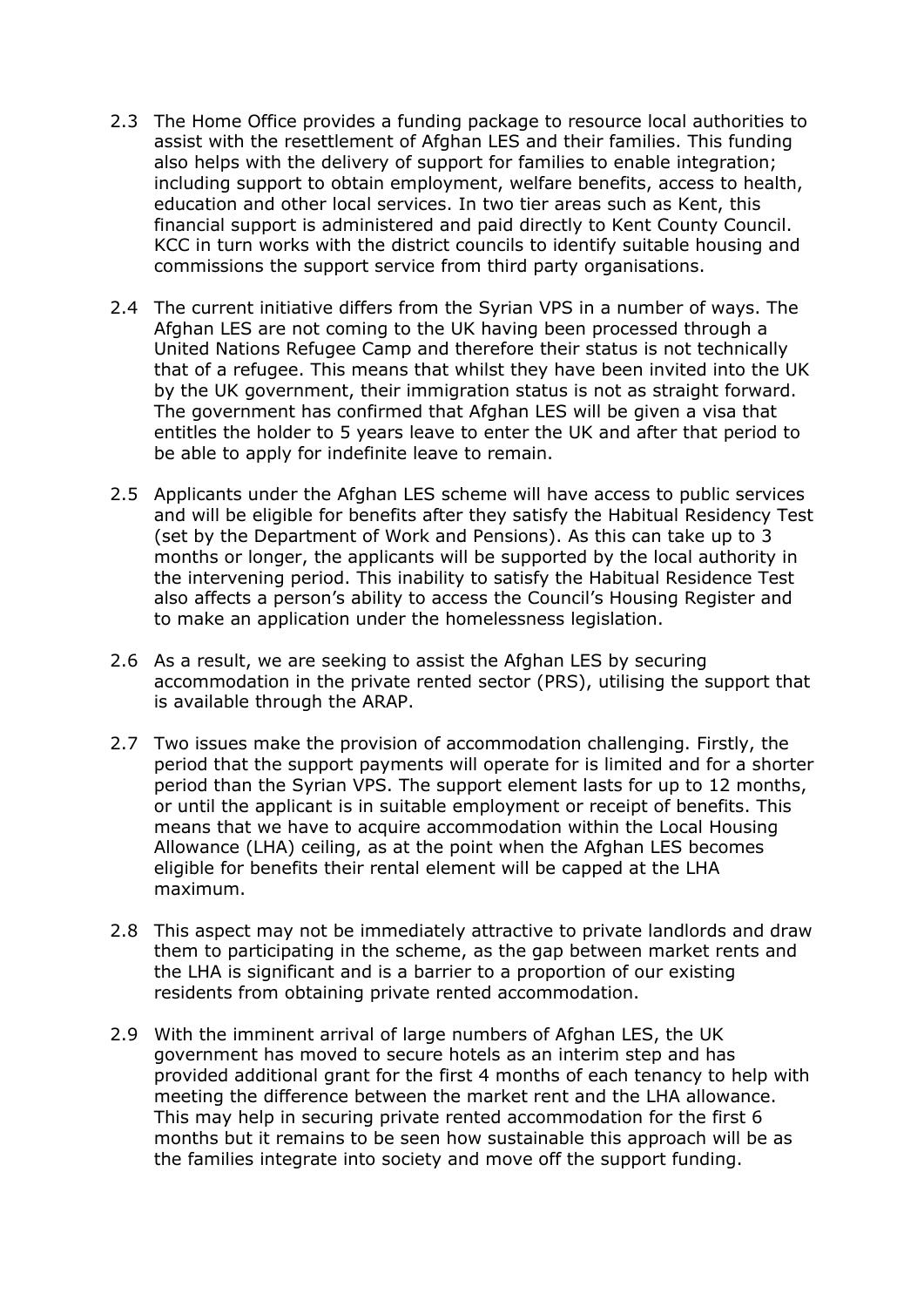- 2.10 The situation is dynamic, with the Chief Executive receiving regular updates and amendments from the Home Office to the ARAP scheme on a weekly basis. The Housing Service remains in close liaison with the Resettlement Team Manager at KCC and their support provider Clarion Homes.
- 2.11 The expertise gained from our Syrian VPS involvement has enabled us to rapidly identify the most suitable officers to be engaged in the acquisition and then on-going support to the families. Maidstone is in a good position to assist with an initial provision of 5 units of accommodation within the PRS. However, how quickly Afghan LES are assisted is largely dependent on the Home Office and the situation in terms of demand can change at a moment's notice.
- 2.12 The financial support is currently set at £10,500 per person within the household, per annum. This provides for the support services to be delivered and excludes their housing payments. An additional grant has recently been made available by government to act as a top up to rent shortfall but at this point in time the detail of the new scheme has not been released.

| <b>Size</b>  | <b>LHA Rate</b><br><b>PCM</b><br>(rounded) | <b>Market Rent</b><br>PCM (Mean) | <b>6 Months</b><br><b>Difference</b> | 12 Months<br><b>Difference</b> |
|--------------|--------------------------------------------|----------------------------------|--------------------------------------|--------------------------------|
| Room         | £385                                       | £472                             | £522                                 | £1,044                         |
| One Bed      | £650                                       | £693                             | £258                                 | £516                           |
| Two Bed      | £815                                       | £858                             | £258                                 | £516                           |
| Three Bed    | £975                                       | £1085                            | £660                                 | £1,320                         |
| Four $+$ Bed | £1250                                      | £1444                            | £1,164                               | £2,328                         |

2.13 The current rental and LHA rates for Maidstone are set out in the table below.

- 2.14 Acquiring a small number of studio flats for couples would result in KCC receiving £21,000 per household to cover their support and set up needs. In terms of housing, it is proposed that the tenancy agreements would be between the landlord and the Afghan LES household directly, to be let at the LHA rate. An incentive payment would be made that equates to the same amount as the shortfall.
- 2.15 Maidstone Council could cover the initial set up payment by way of an incentive sum paid to the landlord. An indicative amount for a 6 month and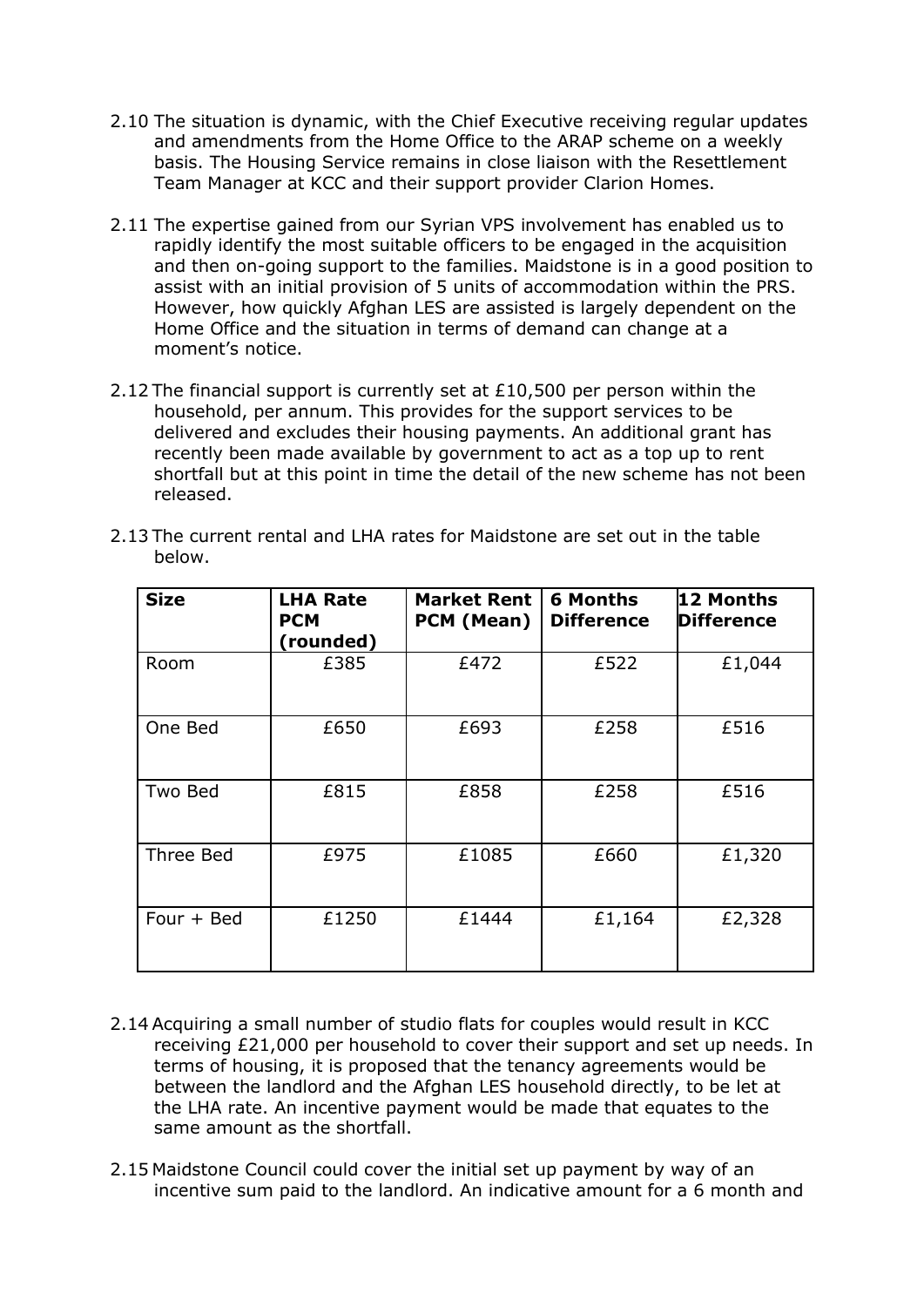12 month tenancy are shown in the table above. This would cover the difference between the amount received under a full housing benefit claim and the market rent. We will endeavour to claim this amount back under the new government grant. There is a risk that this sum may not be recoverable in its entirety from government and that would constitute a direct cost to the Council.

## **3. AVAILABLE OPTIONS**

- 3.1 The Council could choose not to participate in the Afghan Relocation and Assistance Policy, as there is not a statutory duty to cooperate and some local authorities have already excluded themselves from the scheme. However, this is not recommended as there is a moral and humanitarian reason to help the Afghan people who served with the British Armed Forces over the past 20 years and who are now under a threat of mistreatment and death. Maidstone Council has a proud tradition of supporting our Armed Services and this can be extended to those who helped our Forces in Afghanistan.
- 3.2 The Council can opt to secure through negotiation a number of private rented properties through our Accommodation Team, in a similar way we provide PRS accommodation for those assisted through the homelessness legislation. This may involve negotiating an inducement that takes account of the difference between the LHA rate and market rent that would normally be attainable.
- 3.3 The Council could decide to acquire either 5 or up to 10 units of accommodation of PRS to provide housing for up to 5 or 10 Afghan LES households. This accommodation will provide a range of housing for different sizes of households, including couples and families with children. The Accommodation Team will explore a range of housing providers including the PRS and faith groups, which have proved to be beneficial in the past.
- 3.4 The Council could also explore the option of purchasing housing from the open market akin to the initiative that has enabled the Council to grow its portfolio of temporary accommodation. However, this is unlikely to provide a solution within the short to medium term. Experience gained from the Syrian VPS is that demand for accommodation spiked and then rapidly declined and the time taken to identify, acquire and refurbish accommodation is unlikely to coincide with the needs of the ARAP.

#### **4. PREFERRED OPTION AND REASONS FOR RECOMMENDATIONS**

4.1 The preferred option is set out in Paragraph 3.3 above. This will enable the Council to provide relatively swift support to the ARAP initiative and assist those evacuating Afghanistan. This route also reduces the risk and exposure for the Council, whilst bringing to bear our own expertise in the area to support KCC and the UK government.